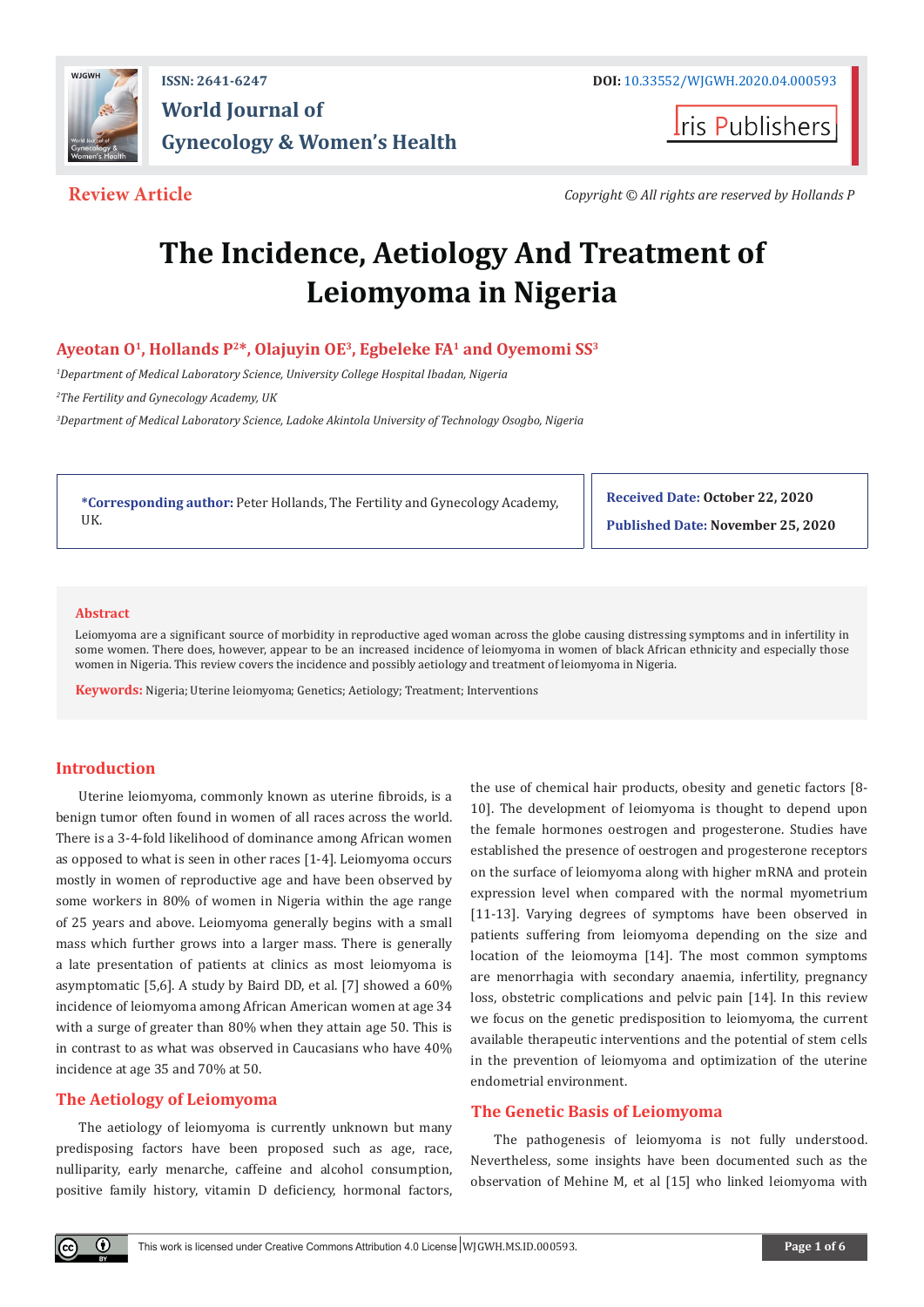complex multiple chromosomal rearrangements due to multiple chromosomal breaks and random reassembly. These chromosomal rearrangement result in tissue specific changes observed in leiomyoma which could be explained by the translocation of (High mobility group) HMGA 2 and RAD51B loci and mutation at the COLAA5- COLAA6 HMGA2 gene found in translocation 12:14 which has three DNA binding domains. These domains are responsible for the attachment of its protein to adenine-thymine (AT)-rich regions of DNA. This binding neither promotes nor inhibits the transcription process during myometrial stem cell division but alters the DNA structure to encourage complex formation of transcription regulatory proteins [16]. This single genetic mutation may alter key the signaling pathways such as those involving β-catenin and TGF- β. These are major cell proliferation regulators resulting in the inability of the cell to control its survival and senescence [17].

Other chromosomal changes have been directly linked to the pathophysiology of leiomyoma among which includes the observation that 40% of leiomyoma patients have tumor specific chromosomal mutations [18,19]. In familial leiomyoma transferable germline mutations have been observed to result in fumarate deficiency and a gene that could predispose women to leiomyoma has been mapped on chromosome 1q42.3-q43 [20-22]. Despite these observations it is not currently understood how fumarate deficiency promotes the growth of leiomyoma. One possible hypothesis is that mutation in fumarate hydratase in the citric acid cycle could result in leiomyoma development through the citric acid mediated mitochondrial dysfunction causing DNA damage, loss of energy dependent apoptotic function and inhibition of growth factor transcription [23]. In a study conducted by Mäkinen, et al. [24] 18 leimyoma tissues and normal myometrium tissues were subjected to sequencing after which it was shown that 56% of the leiomyoma tissue (10 of 18) had a mutation in the gene that codes for the mediator complex subunit 12 (MED 12). The MED12 gene (Xq13.1) provides instructions to make a protein, mediator complex subunit 12, which regulates transcription through RNA polymerase II by linking transcription factors which influence whether genes are turned off or on [24]. Mis-sense and in-frame insertion-deletion mutations in the MED12 gene have been confirmed to contribute to the pathogenesis of leiomyoma. The MED12 mutation has been reported to be the most common form of mutation in leiomyomas contributing to about 70% of all cases [25].

In normal stem cells, the MED12 gene acts as a physiological modifier of β-catenin; however, when a mutation occurs, this function of the MED12 gene is lost. Moreover, TGF-β receptors are expressed in stem cells, which activate mitogenic protein kinase (MAPK) proteins, which regulate cell-cell interactions, renewal, and proliferation of stem cells [26].

In reproductive age women, myometrial smooth-muscle cells undergo cell division and involution under the influence of ovarian hormones or the hormones of pregnancy. A point mutation in MED12 resulting in a chromosomal rearrangement could also result

into increased expression of HMGA2, or some other gene defect in a somatic stem cell in the myometrium, may be the initiating factor [27].

It is agreed that leiomyomas are a monoclonal tumor of the myometrium and they have been reported to originate from somatic stem cell transformation influenced by ovarian hormones. This transformation is caused by somatic chromosomal aberration which could be inherited [28] resulting in a predisposition to leiomyoma in families.

The myometrial stem cells are actively dividing cells, responsible for the proliferation of the normal myometrial smoothmuscle cells and cell regeneration [29-31]. The presence of myometrial stem cells was first established in rodents and shortly after in humans in a study carried out by Arango et al., 2005. The presence of multipotent stem cells was observed in the mouse uterus by using flow cytometry and other observations showed that the smooth muscles of the uterus were replaced by adipose tissue upon deletion of β-catenin. These myometrial stem cells are in the Go phase (senescence stage) of the cell cycle and possesses low expression of oestrogen receptor alpha, progesterone receptor, callponin, and smooth line [30,32]. Hypoxia has been implicated in the ability to induce untimely proliferation and differentiation of myometrial stem cells which could lead to leiomyoma formation [30].

Leiomyoma have been investigated using flow cytometry and shown to possess multiple cell types which originate from a single parent cell line that contains multipotent stem cell [33]. Mas et al., [26] used flow cytometry assay to isolate leiomyoma stem cells and found that these stem cells were able to differentiate and selfrenew into fibroid cells when xenotransplantation. These cells were observed to be responsive to signaling by progesterone and estradiol via the WNT/B-catenin pathway. In research recently completed at Harvard University lead by Markus Frank, stem cells that induce melanoma were identified and targeted using antibody that specifically binds the cancer stem cells and significant tumor regression was observed [34].This idea could be applied to leiomyoma, where leiomyoma stem cells could be targeted specifically.

#### **Interventions**

Depending on the age, size and location of leiomyoma, intervention ranges from surgical to non-surgical procedures not limited to myomectomy by either hysteroscopy or laparoscopy, and radiography and ultrasonography to achieve uterine artery embolization (UAE) [35-39]. Drug therapies for the treatment of leiomyoma are not routine but they include the use of Gonadotrophin Releasing Hormone Agonists (GnRHa), Antiprogestins, selective progesterone receptor modulators (SPRMs), aromatase inhibitors, and the use of oral contraceptives. The GnRHa is effective in reducing leiomyoma size up to 40% in three months and as well a beneficial treatment prior to surgery. However, upon cessation of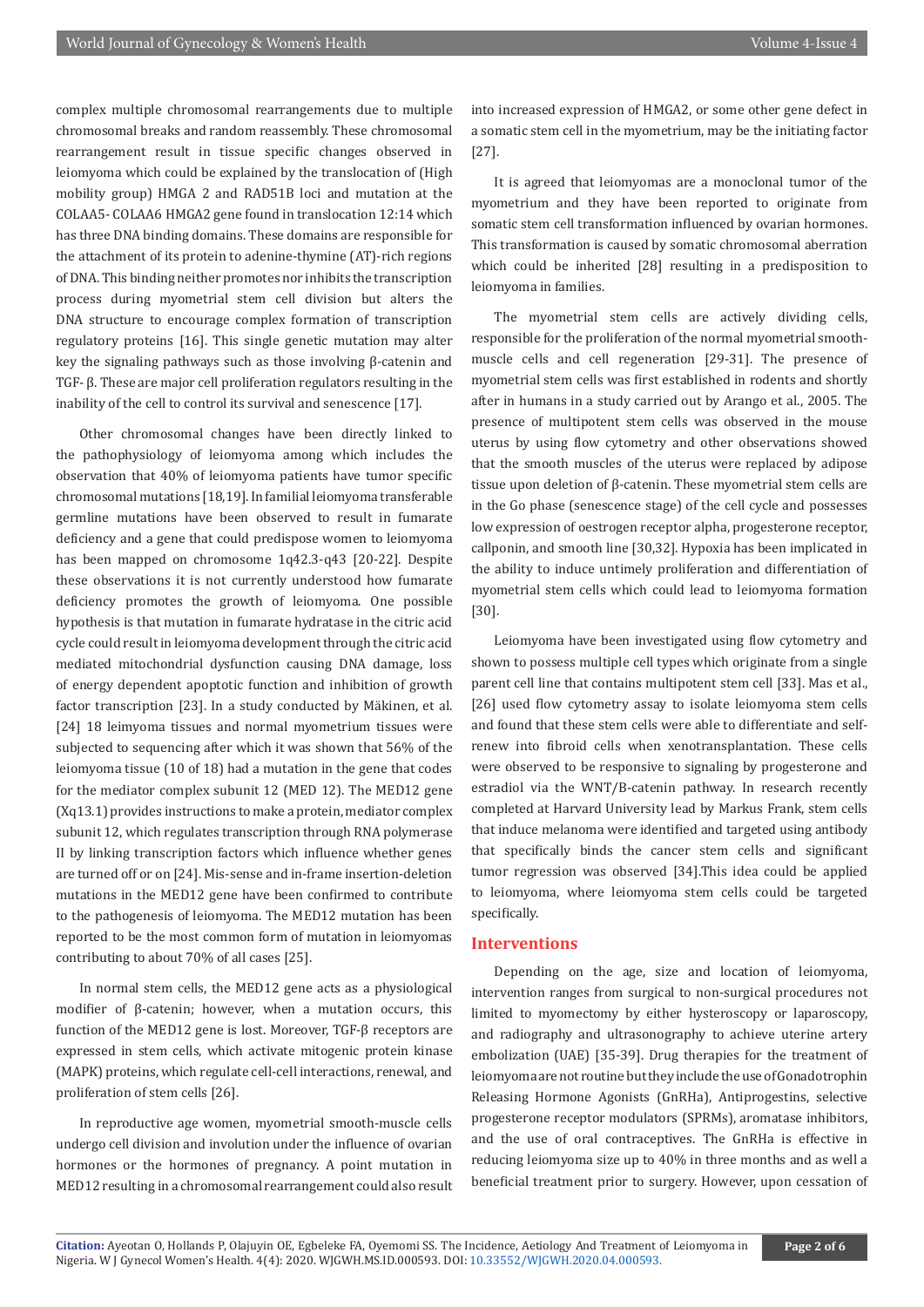therapy there is regrowth of leiomyoma [40]. Antiprogestins and SPRMs have been documented by Stein et al. [41] and Ouzounian S, et al. [42] to reduce leiomyoma size, regulate bleeding and manage pelvic pressure. Aromatase inhibitor has been documented to significantly improve clinical outcomes of leiomyoma and could also prevent future increase of leiomyoma mass [43-45].

# **Surgical Intervention in the Treatment of Leiomyoma**

The gold standard for treatment of lieomyoma is surgical intervention. Various surgical procedures are available for the treatment of leiomyoma, these include:

#### **Hysterectomy**

This is the surgical removal of the uterus and any associated leiomyoma. Hysterectomy is especially useful for women who have completed child-bearing. Despite the great advantages of hysterectomy, it is not devoid of risk, morbidities and mortalities associated with surgical procedures [46].

#### **Myomectomy**

This is an option used by women who still desire to have children or who desire to retain their uterus and their fertility [47]. The major disadvantage of myomectomy is that about 50% - 60% of patient will develop another leiomyoma within period of 5years [48].

Endometrial ablation: Endometrial ablation offers alternative to surgery in patients with more complicated conditions such as heavy or abnormal uterine bleeding. Most clinical studies on endometrial ablation excluded women with more significant leiomyoma [47,49].

# **Minimally Invasive Procedures (Uterine Artery Embolization and Uterine Fibroid Embolization)**

Minimally invasive procedures are available in some Countries for the treatment of leiomyoma. They involve the delivery of some particulate emboli through the uterine arteries in order to block nutrient and blood supply to the leiomyoma vessels [50]. Various studies have shown that women who opt for this form of treatment do not need long hospitalization and morbidity is low. Patients resume their work quickly unlike those who underwent myomectomy and hysterectomy [51]. Even though uterine artery embolization is a good and cost-effective treatment option, it also comes with its own complications which include miscarriage, placenta praevia, pre-term labour and post-partum hemorrhage [47]. Limitations of using these techniques to treat patients with large leiomyoma should also be noted [52].

#### **Magnetic Resonance-Guided Focused Ultrasound**

This is a surgical procedure used in the treatment of uterine leiomyoma suitable for pre-menopausal women who no longer desire to give birth. It is a non-invasive procedure which uses the convergence of multiple ultrasound energies on the leiomyoma which leads to destruction of these tissues [53].

#### **Non-Surgical Interventions**

#### **Progestin**

Progestogens are natural, or artificial, hormones which may be capable of intervening in the development of leiomyoma. While the natural hormone progesterone augments epidermal growth factor, which stimulates fibroid growth, it also inhibits insulin-like growth factor-1, which may also additionally inhibit growth [54]. Progestogens as well known to down-regulate both oestrogen and progesterone receptors in leiomyoma. Reduction in the thickness of the endometrium can limit menstrual blood flow in women with leiomyoma [55].

#### **Ulipristal acetate**

Leiomyoma often grow during the reproductive years making one possible intervention to block gonadal steroid action. The full chemical name of ulipristal acetate is 17a-acetoxy-11b-(4-N,Ndimethylaminophenyl)-19norpregna-4,9-diene-3,20 dione or CDB 2914. It binds to human progestin, glucocorticoid and androgen receptors but not oestrogen or mineralocorticoid receptors. It is a selective P receptor modulator (SPRM) with minimal in vivo anti-glucocorticoid activity as well as anti-proliferative activity on leiomyoma cells and the endometrium [56,57].

Donnez J, et al. [58] studied the actions of ulipristal acetate versus placebo before the surgical treatment of symptomatic leiomyoma. They showed a decrease in leiomyoma size following thirteen weeks of 5 mg and 10 mg of ulipristal acetate of 21.2% and 12.3%, respectively. The placebo group had a median 3% increase of leiomyoma size. Patients additionally experienced diminished uterine bleeding following treatment. Levens, et al. [59] showed that a 3-month administration of SPRM CDB-2914 reduced bleeding and leiomyoma size.

#### **Aromatase inhibitors**

Peripheral blood oestrogen concentration in leiomyoma is usually increased [60]. This is because of the secretion of oestrogen from the leiomyoma tissue. This paracrine secretion of oestrogen within leiomyoma may result in increased growth of the leiomyoma [61]. There is increased aromatase activity in leiomyoma related to the oestrogen secretion of the tissue [62].

The inhibition of aromatase (and therefore the reduction of endogenous oestradiol production) using anastrozole which is a selective, third-generation non-steroidal substance which has no effect on cortisol, aldosterone, androgens, progesterone or oestrogen. The use of anastrozole therefore does not induce weight gain, acne and hypertrichosis or alter the lipid profile [63-65].

Song H, et al. [66] have shown that the use of letrozole reduces fibroid volume by 46% and the use of a gonadotropin releasing hormone agonist by 32% after 12 weeks of treatment. Nevertheless, they did conclude that these results were not statistically significant. Significantly fewer women reported hot flushes in the letrozole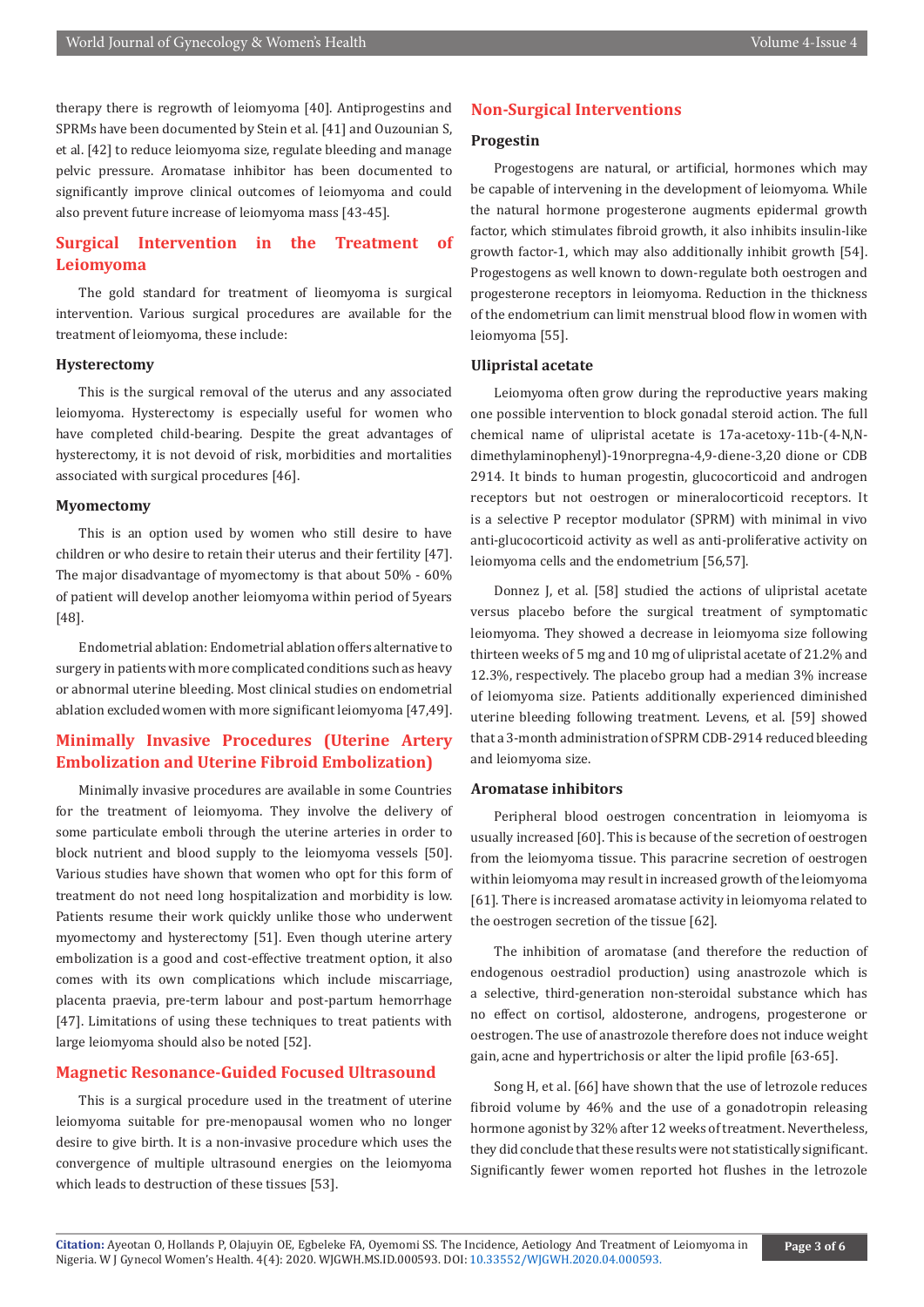group than in the GnRHa group. Letrozole is an aromatase inhibitor which inhibits the conversion of androgen into estrogen.

# **Gonadotrophin Releasing Hormone (GnRH) Antagonists and Agonists**

GnRH antagonists work by blockage of the hormone mechanism. GnRH agonists are useful pre-operatively to decrease leiomyoma and to limit anaemia related to uterine bleeding [67,68].

The principal advantage of the use of GnRH antagonists is their lack of the preliminary "flare" impact seen with GnRH agonist stimulation and supraphysiological amounts of follicle stimulating hormone, luteinizing hormone, and 0estradiol [69,70].

GnRHa is an artificially produced peptide which is structurally similar to the natural gonadotrophin releasing hormone. It can interact with the GnRH receptors to elicit biological functions. It has a half-life longer than the naturally produced GnRH and prolonged exposure leads to down regulation effect in hypogonadism which eventually brings about a state of hypoestrogenism by restraining pituitary ovarian function [71]. GnRHa is considered to be effective in the treatment of lieomyoma.

Currently, GnRHa is the solely approved short-term therapy by the FDA for the treatment of lieomyoma [72]. Luporon depot (leuprolide acetate for depot suspension) is a GnRHa approved by the FDA in 1999 which is effective in reducing leiomyoma [72]. GnRHa has side effects which include hypoestrogenism and menopausal symptoms such as vaginitis, tingling, vaginal dryness, breast enlargement and hot flushes [73].

# **Promising Therapies in Clinical Trial**

### **Mifepristone**

Mifepristone is an artificially produced steroid which has antiprogesterone and anti-glucocorticoids actions. It is synthesized from precursor norethindrone and it completely inhibits the progesterone receptor [74]. It suppresses the production of prolactin in both the leiomyoma and myometrium even if the patient does not have hyper-prolactinaemia. Some authors have suggested that prolactin levels should be used as a marker for the effectiveness of this therapy [75]. It has been shown that doses of mifepristone (2.5-5.0 mg/dL) was able to reduce the volume of leiomyoma up to approximately 50% [76].

#### **Asoprisnil**

Asoprisnil is a progesterone receptor modulator which has high binding affinity for the progesterone receptor and mild or moderate affinity for the glucocorticoid receptor. It has low affinity for the androgen receptor and no binding affinity at all for mineralocorticoid receptor [77]. It inhibits the appearance of growth factors TGF-β3, IGF-1, EGF and their receptors in a cultured lieomyoma cell without affecting their appearance in myometrial cells [78]. Asoprisnil is known to moderately reduce uterine artery blood flow [79].

#### **Pirfenidone**

A phase II clinical trial of Pirfenidone has been completed. Perfenidone is an effective inhibitor of leiomyoma growth and myometrial cell proliferation in vitro and it is known to reduce the mRNA level of collagen type I and III in a dose- dependent manner [80]. It is a pyridine molecule that shows antifibrotic effect in a variety of animal models [81].

#### **Conclusion**

There is clearly a high incidence of leiomyoma in Nigeria which also seems to extend to African race females living overseas. Leiomyoma is a significant cause of infertility in Nigeria and also has high morbidity for all child-bearing age females. The cause of leiomyoma in Nigerian women could include genetics, environment, pollution, nutrition, age and even life-style. Nigeria is a country with relatively high rates of pollution (domestic and industrial) and this could be significant factor in the development of leiomyoma especially that in Nigeria leiomyoma tend to increase with age which is directly proportional to the exposure of each individual to potential causative agents. There is clearly a genetic component associated with leiomyoma and this needs further research in women of all ages to perhaps develop a more effective and nobinvasive therapeutic approach. It is unlikely that there is a single cause, it is more likely to result from a combination of effects. There are possible indications, from animal studies, that myometrial smooth muscle stem cells may have a role to play in the development of leiomyoma. Much more research is needed here to understand this mechanism and to possibly utilize stem cell technology in the treatment of leiomyoma. There are potential treatments available ranging from invasive surgery to new medications in clinical trial but at present these all have restrictions and drawbacks which makes it difficult to manage patients suffering from leiomyoma. Further research is needed to better understand leiomyoma and to develop new treatments or interventions which may prevent or minimize the development of leiomyoma on a global scale.

#### **Acknowledgement**

None.

#### **Conflict of Interest**

Authors declare no conflict of interest.

#### **References**

- 1. [Al-Hendy A, Salama SA \(2006\) Ethnic distribution of estrogen receptor-α](https://pubmed.ncbi.nlm.nih.gov/16860797/) [polymorphism is associated with a higher prevalence of uterine](https://pubmed.ncbi.nlm.nih.gov/16860797/) [leiomyomas in black Americans. Fertil Steril 86\(3\): 686-693.](https://pubmed.ncbi.nlm.nih.gov/16860797/)
- 2. [Othman E-ER, Al-Hendy A \(2008\) Molecular genetics and racial](https://pubmed.ncbi.nlm.nih.gov/18373954/) [disparities of uterine leiomyomas. Best Pract Res Clin Obstet Gynaecol](https://pubmed.ncbi.nlm.nih.gov/18373954/) [22\(4\): 589-601.](https://pubmed.ncbi.nlm.nih.gov/18373954/)
- 3. [Al-Hendy A, Laknaur A, Diamond MP, Ismail N, Boyer TG, et al. \(2017\)](https://pubmed.ncbi.nlm.nih.gov/27967206/) [Silencing Med12 gene reduces proliferation of human leiomyoma cells](https://pubmed.ncbi.nlm.nih.gov/27967206/) [mediated via wnt/β-catenin signaling pathway. Endocrinology 158\(3\):](https://pubmed.ncbi.nlm.nih.gov/27967206/) [592-603.](https://pubmed.ncbi.nlm.nih.gov/27967206/)
- 4. [Vercellini P, Frattaruolo MP \(2017\) Uterine fibroids: From observational](https://pubmed.ncbi.nlm.nih.gov/28498567/) [epidemiology to clinical management. BJOG: Int J Obstet Gy 124\(10\):](https://pubmed.ncbi.nlm.nih.gov/28498567/) [1513.](https://pubmed.ncbi.nlm.nih.gov/28498567/)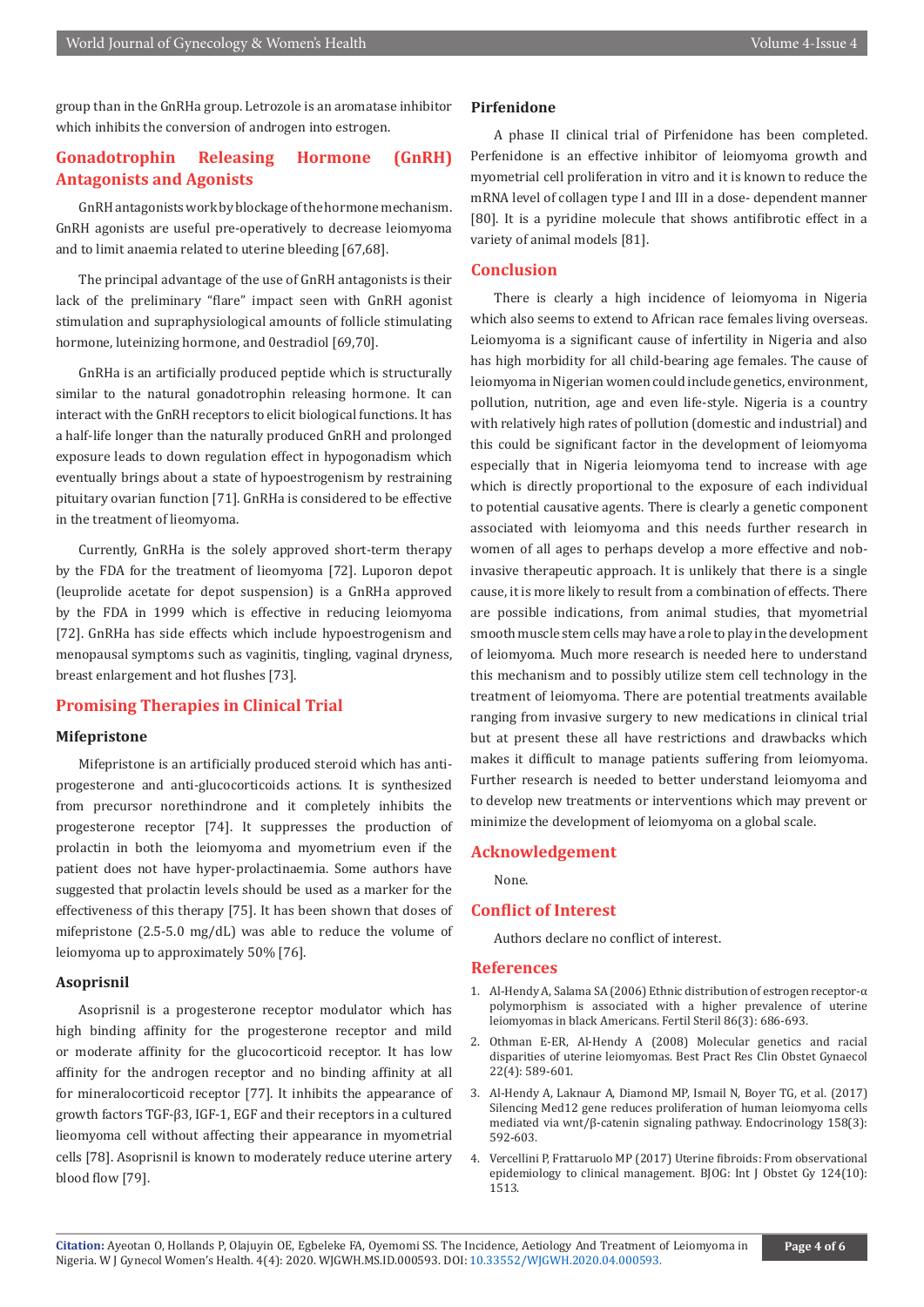- 5. Agboola A (1988) "Tumours of the corpus uteri," Obstetrics and Gynaecology, Agboola A, (edt), , University Services Educational Publishers, Ibadan, Nigeria, 1<sup>st</sup> (edn), pp. 235-247.
- 6. [Okogbo FO, Ezechi OC, Loto OM, Ezeobi PM \(2011\) Uterine Leiomyomata](https://pubmed.ncbi.nlm.nih.gov/21857861/)  [in South Western Nigeria: a clinical study of presentations and](https://pubmed.ncbi.nlm.nih.gov/21857861/)  [management outcome. African Health Sciences 11\(2\): 271-278.](https://pubmed.ncbi.nlm.nih.gov/21857861/)
- 7. [Baird DD, Dunson DB \(2003\) Why is parity protective for uterine](https://pubmed.ncbi.nlm.nih.gov/12606893/)  [fibroids? Epidemiology 14\(2\): 247-250.](https://pubmed.ncbi.nlm.nih.gov/12606893/)
- 8. [De Sa Dias TC, Baby AR, Kaneko TM, Robles Velasco MV \(2007\) Relaxing/](https://pubmed.ncbi.nlm.nih.gov/17348987/) [straightening of Afro-ethnic hair: historical overview. J Cosmet Dermatol](https://pubmed.ncbi.nlm.nih.gov/17348987/)  [6\(1\): 2-5.](https://pubmed.ncbi.nlm.nih.gov/17348987/)
- 9. [Addo J, Smeeth L, Leon DA \(2009\) Obesity in urban civil servants in](https://pubmed.ncbi.nlm.nih.gov/19362725/)  [Ghana: Association with pre-adult wealth and adult socio-economic](https://pubmed.ncbi.nlm.nih.gov/19362725/)  [status. Public Health 123\(5\): 365-370.](https://pubmed.ncbi.nlm.nih.gov/19362725/)
- 10. [Paffoni A, Somigliana E, Vigano P, Benaglia L, Cardellicchio L, et al. \(2013\)](https://pubmed.ncbi.nlm.nih.gov/23824422/)  [Vitamin D status in women with uterine leiomyomas. J Clin Endocrinol](https://pubmed.ncbi.nlm.nih.gov/23824422/)  [Metab 98\(8\): E1374-E1378.](https://pubmed.ncbi.nlm.nih.gov/23824422/)
- 11. Ukwenya V, Maduemezia N, Afolayan O, Aese O, Thomas W (2015). Prevalence of Uterine fibroid in South-Western Nigeria Population :A sonographic study. Journal of Experimental and Clinical Anatomy 14: 24-29.
- 12. [Benassayag C, Leroy MJ, Rigourd V, Robert B, Honore JC, et al \(1999\)](https://pubmed.ncbi.nlm.nih.gov/10362625/)  [Estrogen receptors \(ERα/ERβ\) in normal and pathological growth of the](https://pubmed.ncbi.nlm.nih.gov/10362625/)  [human myometrium: Pregnancy and leiomyoma. Am J Physiol 276\(6\):](https://pubmed.ncbi.nlm.nih.gov/10362625/)  [E1112‑E1118.](https://pubmed.ncbi.nlm.nih.gov/10362625/)
- 13. [Kovács KA, Oszter A, Göcze PM, Péter M, Környei JL, et al. \(2001\)](https://pubmed.ncbi.nlm.nih.gov/11675476/)  Comparative analysis of cyclin D1 and oestrogen receptor  $(\alpha$  and  $\beta)$ [levels in human leiomyoma and adjacent myometrium. Mol Hum Reprod](https://pubmed.ncbi.nlm.nih.gov/11675476/)  [7\(11\): 1085-1091.](https://pubmed.ncbi.nlm.nih.gov/11675476/)
- 14. [Donnez J, Dolmans MM \(2016\) Uterine fibroid management : from the](https://pubmed.ncbi.nlm.nih.gov/27466209/)  [present to the future. Hum Reprod Update 22\(6\): 665-686.](https://pubmed.ncbi.nlm.nih.gov/27466209/)
- 15. [Mehine M, Makinen N, Heinonen HR, Aaltonen LA, Vahteristo P, et](https://pubmed.ncbi.nlm.nih.gov/25106763/)  [al. \(2014\) Genomics of Uterine Leiomyomas: insights from high](https://pubmed.ncbi.nlm.nih.gov/25106763/)[throughput sequencing. Fertil Steril 102\(3\): 621-629.](https://pubmed.ncbi.nlm.nih.gov/25106763/)
- 16. [Hodge JC, Cuenco KT, Huyck KL, Somasundaram P, Panhuysen CI, et al.](https://pubmed.ncbi.nlm.nih.gov/19132395/)  [\(2009\) Uterine leiomyomata and decreased height: a common HMGA2](https://pubmed.ncbi.nlm.nih.gov/19132395/)  [predisposition allele. Human genetics 125\(3\): 257-263.](https://pubmed.ncbi.nlm.nih.gov/19132395/)
- 17. [Baranov VS, Osinovskaya NS, Yarmolinskaya MI \(2019\) Pathogenomics](https://pubmed.ncbi.nlm.nih.gov/31817606/)  [of Uterine Fibroids Development. Int J Mol Sci 20\(24\): 6151.](https://pubmed.ncbi.nlm.nih.gov/31817606/)
- 18. [Nilbert M, Heim S, Mandahl N, Floderus UM, Willen H, et al. \(1988\) Ring](https://www.sciencedirect.com/science/article/abs/pii/0165460888901434)  [formation and structural rearrangements of chromosome 1 as secondary](https://www.sciencedirect.com/science/article/abs/pii/0165460888901434)  [changes in uterine leiomyomas with t\(12;14\)\(q14 –15;q23–24\). Cancer](https://www.sciencedirect.com/science/article/abs/pii/0165460888901434)  [Genet Cytogenet 36\(2\): 183-190.](https://www.sciencedirect.com/science/article/abs/pii/0165460888901434)
- 19. [Rein MS, Friedman AJ, Barbieri RL, Pavelka K, Fletcher JA, et al. \(1991\)](https://pubmed.ncbi.nlm.nih.gov/2030869/)  [Cytogenetic abnormalities in uterine leiomyomata. Obstet Gynecol](https://pubmed.ncbi.nlm.nih.gov/2030869/)  [77\(6\): 923-926.](https://pubmed.ncbi.nlm.nih.gov/2030869/)
- 20. [Alam NA, Bevan S, Churchman M, Barclay E, Barkeret K, et al. \(2001\)](https://pubmed.ncbi.nlm.nih.gov/11283798/)  [Localization of a gene \(MCUL1\) for multiple cutaneous leiomyomata and](https://pubmed.ncbi.nlm.nih.gov/11283798/)  [uterine fibroids to chromosome 1q42.3–q43. Am J Hum Genet 68\(5\):](https://pubmed.ncbi.nlm.nih.gov/11283798/)  [1264-1269.](https://pubmed.ncbi.nlm.nih.gov/11283798/)
- 21. [Kiuru M, Launonen V, Hietala M, Aittomäki K, Vierimaa O, et al. \(2001\)](https://pubmed.ncbi.nlm.nih.gov/11549574/)  [Familial cutaneous leiomyomatosis is a two-hit condition associated](https://pubmed.ncbi.nlm.nih.gov/11549574/)  [with renal cell cancer of characteristic histopathology. Am J Pathol](https://pubmed.ncbi.nlm.nih.gov/11549574/)  [159\(3\): 825-829.](https://pubmed.ncbi.nlm.nih.gov/11549574/)
- 22. [Launonen V, Vierimaa O, Kiuru M, Isola J, Roth S, et al. \(2001\) Inherited](https://pubmed.ncbi.nlm.nih.gov/11248088/)  [susceptibility to uterine leiomyomas and renal cell cancer. Proc Natl](https://pubmed.ncbi.nlm.nih.gov/11248088/)  [Acad Sci 98\(6\): 3387-3392.](https://pubmed.ncbi.nlm.nih.gov/11248088/)
- 23. [Eng C, Kiuru M, Fernandez MJ, Aaltonen LA \(2003\) A role for](https://pubmed.ncbi.nlm.nih.gov/12612654/)  [mitochondrial enzymes in inherited neoplasia and beyond. Nat Rev](https://pubmed.ncbi.nlm.nih.gov/12612654/)  [Cancer 3\(3\): 193-202.](https://pubmed.ncbi.nlm.nih.gov/12612654/)
- 24. [Mäkinen N, Mehine M, Tolvanen J, Kaasinen E, Li Y, et al. \(2011\) MED12,](https://pubmed.ncbi.nlm.nih.gov/21868628/)  [the mediator complex subunit 12 gene, is mutated at high frequency in](https://pubmed.ncbi.nlm.nih.gov/21868628/)  [uterine leiomyomas. Science 334\(6053\): 252-255.](https://pubmed.ncbi.nlm.nih.gov/21868628/)
- 25. [Lee M, Cheon K, Chae B, Hwang H, Kim HK, et al. \(2018\) Analysis of](https://pubmed.ncbi.nlm.nih.gov/29333096/) [MED12 mutation in multiple uterine leiomyomas in South Korean](https://pubmed.ncbi.nlm.nih.gov/29333096/) [patients. Int J Med Sci 15\(2\): 124-128.](https://pubmed.ncbi.nlm.nih.gov/29333096/)
- 26. [Mas A, Cervello I, Gil-Sanchis C, Simón C \(2014\) Current understanding](https://pubmed.ncbi.nlm.nih.gov/24890270/) [of somatic stem cells in leiomyoma formation. Fertil steril 102\(3\): 613-](https://pubmed.ncbi.nlm.nih.gov/24890270/) [620.](https://pubmed.ncbi.nlm.nih.gov/24890270/)
- 27. [Bulun SE \(2013\) Uterine fibroids. N Engl J Med 369\(14\): 1344-1355.](https://pubmed.ncbi.nlm.nih.gov/24088094/)
- 28. [Linder D, Gartler SM \(1965\) Glucose-6-phosphate dehydrogenase](https://pubmed.ncbi.nlm.nih.gov/5833538/) [mosaicism: utilization as a cell marker in the study of leiomyomas.](https://pubmed.ncbi.nlm.nih.gov/5833538/) [Science 150\(3692\): 67-69.](https://pubmed.ncbi.nlm.nih.gov/5833538/)
- 29. [Arango NA, Szotek PP, Manganaro TF, Oliva E, Donahoe PK, et al. \(2005\)](https://pubmed.ncbi.nlm.nih.gov/16256976/) [Conditional deletion of β-catenin in the mesenchyme of the developing](https://pubmed.ncbi.nlm.nih.gov/16256976/) [mouse uterus results in a switch to adipogenesis in the myometrium.](https://pubmed.ncbi.nlm.nih.gov/16256976/) [Dev Biol 288\(1\): 276-283.](https://pubmed.ncbi.nlm.nih.gov/16256976/)
- 30. [Ono M, Maruyama T, Masuda H, Kajitani T, Nagashima T, et al. \(2007\).](https://pubmed.ncbi.nlm.nih.gov/18003928/) [Side population in human uterine myometrium displays phenotypic and](https://pubmed.ncbi.nlm.nih.gov/18003928/) [functional characteristics of myometrial stem cells. Proc Natl Acad Sci U](https://pubmed.ncbi.nlm.nih.gov/18003928/) [S A 104\(47\): 18700-18705.](https://pubmed.ncbi.nlm.nih.gov/18003928/)
- 31. [Szotek PP, Chang HL, Zhang L, Preffer, F, Dombkowski D, et al. \(2007\)](https://pubmed.ncbi.nlm.nih.gov/17289934/) [Adult mouse myometrial label‐retaining cells divide in response to](https://pubmed.ncbi.nlm.nih.gov/17289934/) [gonadotropin stimulation. Stem Cells 25\(5\): 1317-1325.](https://pubmed.ncbi.nlm.nih.gov/17289934/)
- 32. [Ono M, Yin P, Navarro A, Moravek MB, Coon JS, et al. \(2013\) Paracrine](https://pubmed.ncbi.nlm.nih.gov/24082114/) [activation of WNT/β-catenin pathway in uterine leiomyoma stem cells](https://pubmed.ncbi.nlm.nih.gov/24082114/) [promotes tumor growth. Proc Natl Acad Sci USA110\(42\): 17053-17058.](https://pubmed.ncbi.nlm.nih.gov/24082114/)
- 33. [Holdsworth-Carson SJ, Zaitseva M, Vollenhoven BJ, Rogers PA \(2014\)](https://pubmed.ncbi.nlm.nih.gov/24243625/) [Clonality of smooth muscle and fibroblast cell populations isolated from](https://pubmed.ncbi.nlm.nih.gov/24243625/) [human fibroid and myometrial tissues. Mol Hum Reprod 20\(3\): 250-259.](https://pubmed.ncbi.nlm.nih.gov/24243625/)
- 34. Harvard stem cell institute (2020) Stem cells and cancer.
- 35. [Donnez J, Jadoul P \(2002\) What are the implications of myomas on](https://pubmed.ncbi.nlm.nih.gov/12042254/) [fertility? A need for a debate? Hum Reprod 17\(6\): 1424-1430.](https://pubmed.ncbi.nlm.nih.gov/12042254/)
- 36. [Practice Committee of American Society for Reproductive Medicine in](https://pubmed.ncbi.nlm.nih.gov/19007608/) [collaboration with Society of Reproductive Surgeons \(2008\) Myomas](https://pubmed.ncbi.nlm.nih.gov/19007608/) [and reproductive function. Fertil Steril 90\(5 Suppl\): S125-S130.](https://pubmed.ncbi.nlm.nih.gov/19007608/)
- 37. Lumsden MA, Hamoodi I, Gupta J, Hickey M (2015) Fibroids: diagnosis and management. British Medical Journal 351: h4887.
- 38. [Stewart ẸA \(2015\) Clinical practice. Uterine fibroids. N Engl J Med](https://pubmed.ncbi.nlm.nih.gov/25901428/) [372\(17\): 1646-1655.](https://pubmed.ncbi.nlm.nih.gov/25901428/)
- 39. [Zupi E, Centini G, Sabbioni L, Lazzeri L, Argay IM, et al. \(2015\) Nonsurgical](https://pubmed.ncbi.nlm.nih.gov/26711881/) [alternatives for uterine fibroids. Best Pract Res Clin Obstet Gynaecol 34:](https://pubmed.ncbi.nlm.nih.gov/26711881/) [122-131.](https://pubmed.ncbi.nlm.nih.gov/26711881/)
- 40. Weiss SW, Goldblum JR (2001) Enzinger and Weiss's Soft Tissue Tumors. 4th (edn), Philadelphia: Mosby-Harcourt pp.727–748.
- 41. [Stein K, Ascher-Walsh CA \(2009\) A comprehensive approach to the](https://pubmed.ncbi.nlm.nih.gov/20014416/) [treatment of uterine leiomyomata. Mt Sinai J Med 76\(6\): 546-556.](https://pubmed.ncbi.nlm.nih.gov/20014416/)
- 42. [Ouzounian S, Bouchard P, Chabbert-Buffet N \(2008\) Effects of anti](https://pubmed.ncbi.nlm.nih.gov/19072476/)[progestins on the uterus. Womens Health 4\(3\): 269-280.](https://pubmed.ncbi.nlm.nih.gov/19072476/)
- 43. Khuraseva AB, Konoplya AA, Odiase BE, Brimpong BB, Acquah A (2019) Etiological reasons, screening, and simple prophylactic measures of uterine fibroid in women of African descent. MOJ Women's Health 8(3): 222-224.
- 44. [Varelas FK, Papanicolaou AN, Vavatsi-Christaki N, Makedos GA,](https://pubmed.ncbi.nlm.nih.gov/17766612/) [Vlassis GD \(2007\) The effect of anastrazole on symptomatic uterine](https://pubmed.ncbi.nlm.nih.gov/17766612/) [leiomyomata. Obstet Gynecol 110\(3\) : 643-649.](https://pubmed.ncbi.nlm.nih.gov/17766612/)
- 45. [Attilakos G, Fox R \(2005\) Regression of tamoxifen-stimulated massive](https://pubmed.ncbi.nlm.nih.gov/16234156/) [uterine fibroid after conversion to anastrozole. J Obstet Gynaecol 25\(6\):](https://pubmed.ncbi.nlm.nih.gov/16234156/) [609-610.](https://pubmed.ncbi.nlm.nih.gov/16234156/)
- 46. Elizabeth A, Stewart M (2010) Overview of treatment of uterine leiomyomas (fibroids). Robert L, Barbieri M (edt).
- 47. [Sabry M, Al-Hendy A \(2012\) Medical Treatment of Uterine Leiomyoma.](https://pubmed.ncbi.nlm.nih.gov/22378865/) [Reprod Sci 19\(4\): 339-353.](https://pubmed.ncbi.nlm.nih.gov/22378865/)